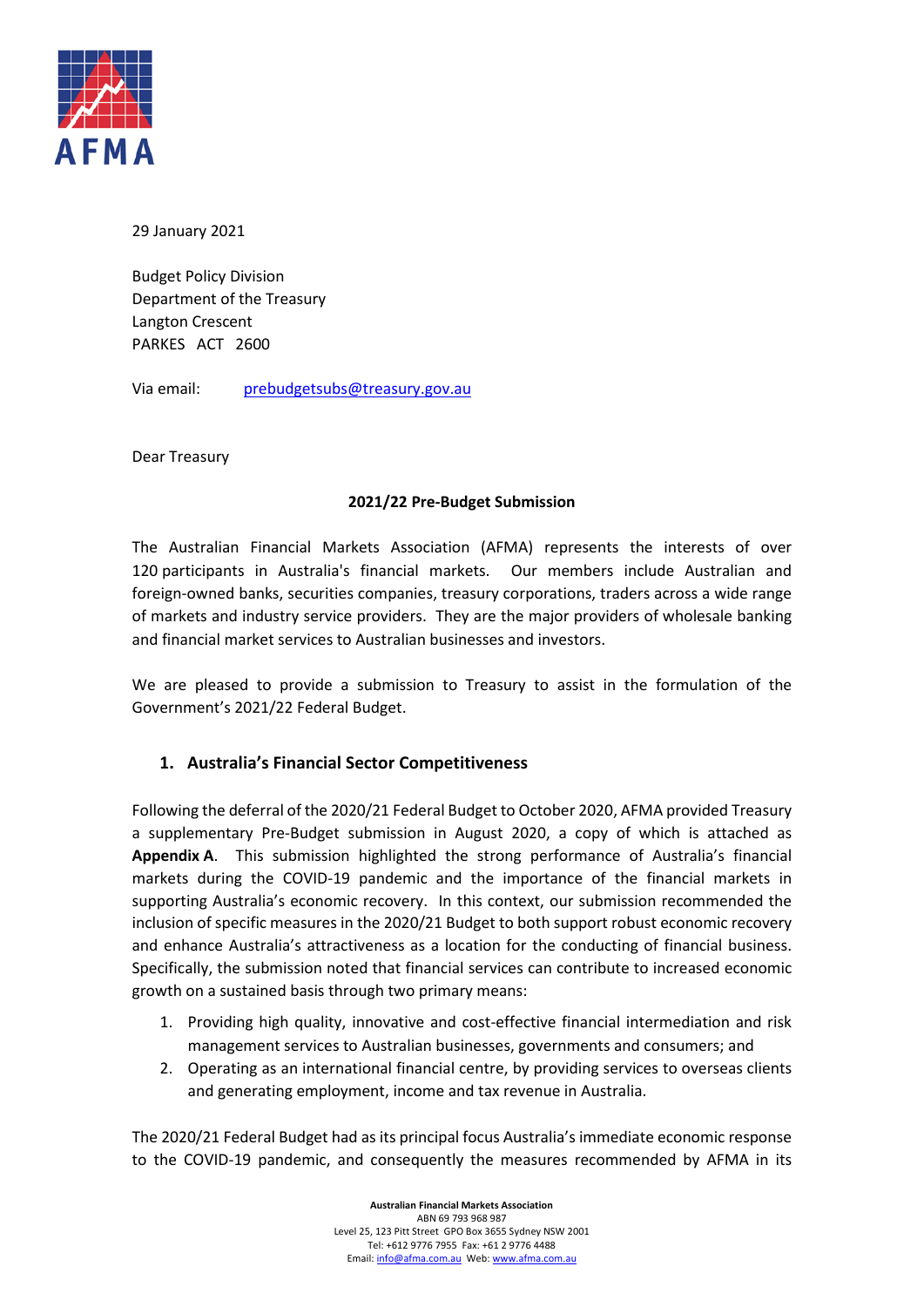submission were not part of the Government's budget. It is AFMA's view that the recommended measures remain fit for purpose and, indeed, have enhanced in importance, due to an increase in competition from other jurisdictions for mobile financial business. For example, Japan has recently committed "to making its capital markets more attractive with strategic initiatives and to creating an environment that attracts foreign businesses and highly-skilled foreign professionals.<sup>[1](#page-1-0)</sup>"

The COVID-19 pandemic has been a catalyst for many financial system participants to consider where to conduct mobile financial centre activities. This should represent a significant opportunity for Australia to capitalise on its relative strengths, such as adherence to the rule of law, political and economic stability (at a time where such stability is not as apparent in competing regional financial centres), quality of life and access to talent to enhance the proportion of mobile financial busines that is conducted in Australia.

However, considerable barriers to conducting business from Australia have caused our relative attractiveness as a financial centre to fall in recent times. Based on the latest report of the Global Financial Centres Index from September 2020, a ranking of the competitiveness of financial centres, Melbourne ranks  $27<sup>th</sup>$  and Sydney  $32<sup>nd</sup>$ , with eight Asian financial centres ranked above them, including five in the top seven. Such rankings may be compared to 2017 when Sydney was ranked 8<sup>th</sup> globally.

In AFMA's view, the sharp decline in the attractiveness of Australia's financial centres is largely a consequence of the lack of focus by successive Governments on ensuring that settings conducive to attracting financial business to Australia remain current and consistent with competing jurisdictions. Competing financial centres have improved their offering to global firms, while Australia has, at best, been static. Indeed, the last concerted effort to improve Australia's attractiveness was the 2009 Johnson Report into Australia as a Financial Centre,many of the recommendations of which Report remain unimplemented, despite receiving bipartisan support.

As such, it is crucial that the Government should commit in the 2021/22 Federal Budget to address the shortcomings in our policy settings that hinder the attractiveness of Australia as a financial centre. The absence of such a commitment from the Government would further harm Australia's ability to attract mobile financial business at a pivotal time where firms are actively deciding the locations from which to conduct such business in the future.

## *General Recommendation*

The Government should work with the industry to develop a 'post-Johnson review' growth agenda for financial markets that is centred on reform measures to promote cost effective services, competition and international competitiveness. The objective should be to keep and grow businesses in Australia.

To commence this process, the Government should immediately establish a Financial Centre Taskforce comprised of industry and official sector representatives who have the experience and authority to confirm and prioritise the components of a Financial Centre Development Plan. The Taskforce should operate under the auspices of the Treasurer and progressively report to the Treasurer within a period of months.

<span id="page-1-0"></span><sup>1</sup> Financial Services Agency of Japan, "The Financial Market Entry Office," January 12, 2021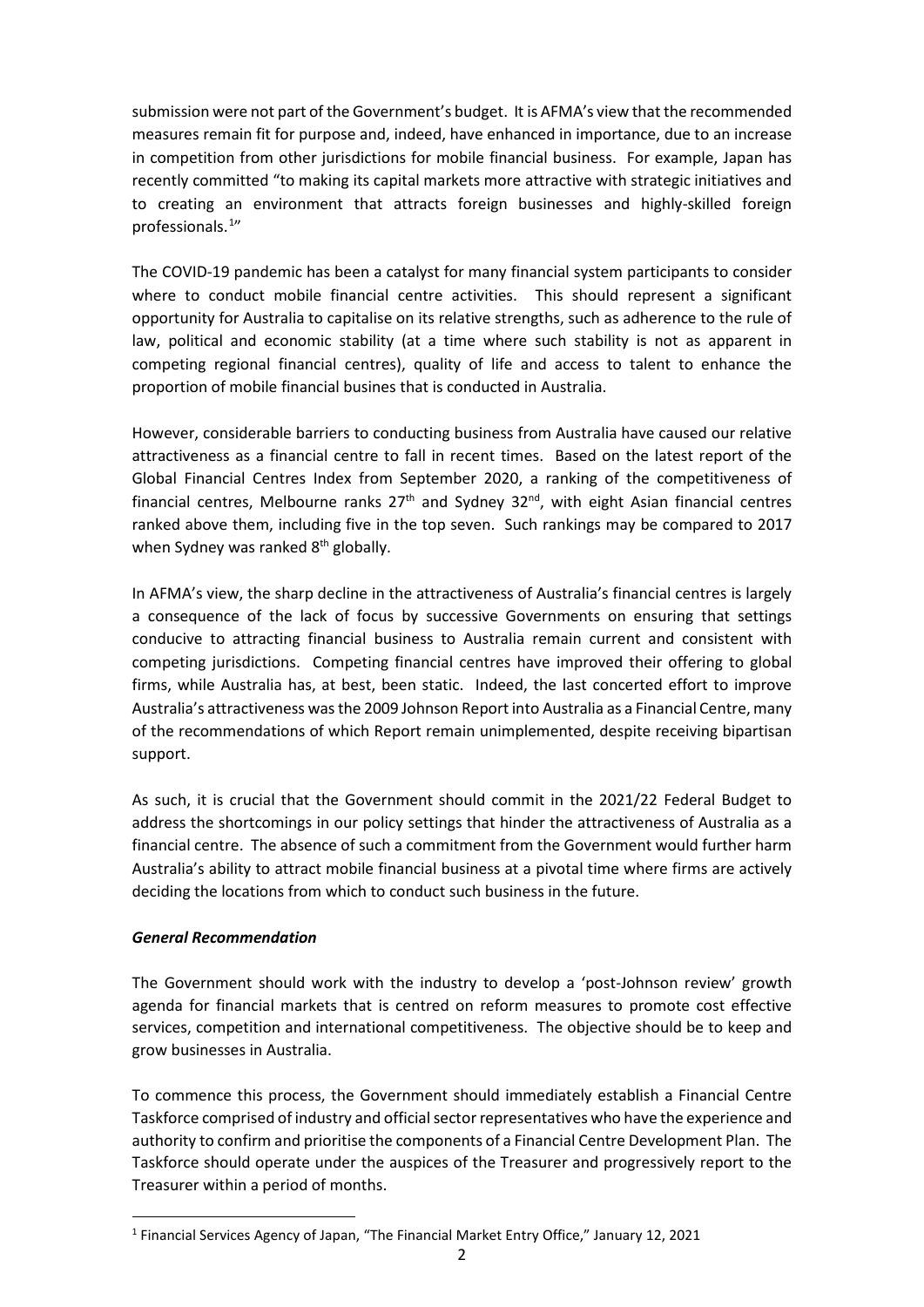The outcome should be a comprehensive industry development plan for financial markets, to optimise their role in the national economy and enhance Australia's competitiveness as a financial centre. The required financial commitment in the Budget to implement this recommendation would be minimal.

## *Specific Recommendations*

In addition to the establishment of the Financial Centre Taskforce and the formulation of the development plan, the Government should commit to a number of specific measures in the 2021/22 Budget to arrest the decline in Australia's attractiveness as a financial centre. These include:

- Commitment to the abolition of non-resident interest withholding tax on borrowings by financial institutions, as recommended by the Johnson Report into Australia as a Financial Centre and the Henry Tax Review;
- Confirmation that the Government will maintain taxation settings that provide a tax competitive outcome for international financial centre business, in light of the OECD's ongoing review into the Offshore Banking Unit (**OBU**) regime;
- Immediate abolition of the 'LIBOR-cap' on deductible interest expense for cross-border intra-branch funding prior to the cessation of LIBOR in 2021; and
- Adjustment of financial regulator cost recovery models to be fairer, more consistent, administratively efficient and reflective of the public benefit from regulation at least to some degree.

These measures would also benefit the economy by boosting competition in financial markets and broadening the funding base for Australian entities. Further detail in relation to each of these recommendations is contained in the Appendix.

## **2. Setting Financial System Policy to Support Economic Growth**

The Government determines the policy settings for the financial system in accordance with the evolving needs of the community. Since it has multiple policy objectives that are at times conflicting, policy implementation measures must be calibrated to serve the Government's related priorities. Thus, the Government must communicate to regulators how this prioritisation should be reflected in the way they administer the law. If this process works well, it will support economic growth. If it is deficient, it can act as a brake on innovation and economic growth.

Following the COVID-19 outbreak, AFMA observed clear signalling by the Government that it expected regulators to administer the law in a manner that would facilitate commercial activity and economic growth. Complementing this, the Department of the Treasury exerted greater policy influence with more attention given to measures to support the economy. The financial regulators responded by rebalancing of their priorities, so a pre-existing overriding emphasis on eliminating risk of consumer harm was tempered by a greater focus on the need to support economic activity. This meant that the regulatory regime for financial services operated in a more pragmatic and efficient manner.

Several points flow from this in the design of long-term change that will support the economy:

• The Government must insist through Statements of Expectations and other communications to the regulators that they give proper regard to its economic growth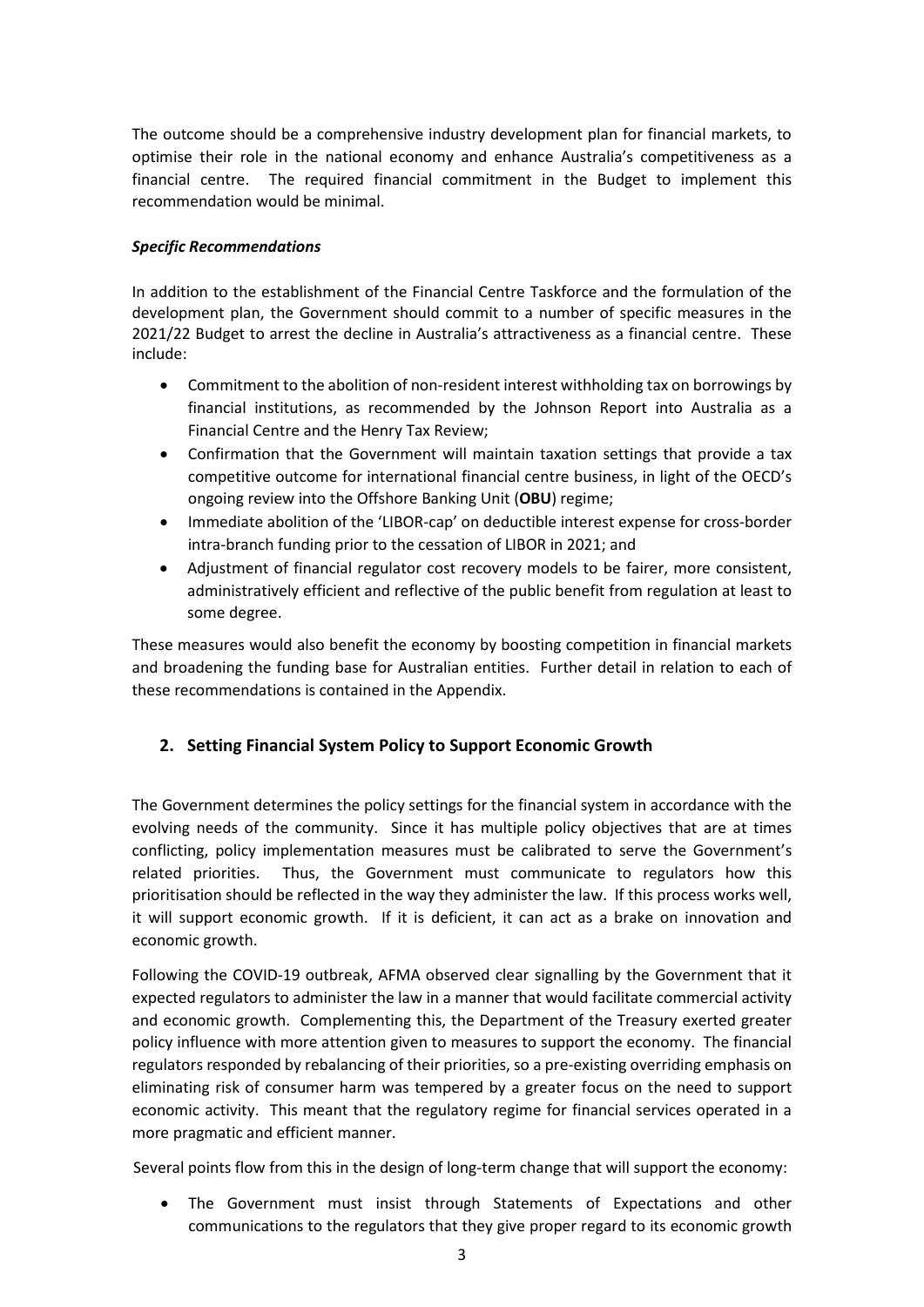and competitiveness objectives in their administration of the law. Absent this, recent gains in the quality of regulation will be lost and the shift to better balanced regulation that incorporates broader community welfare measures, beyond consumer protection, will be transitory and reversed once the crisis conditions dissipate.

- The proposed Financial Regulator Assessment Authority must be equipped to complement Government and Parliamentary oversight by providing an effective ongoing review process that includes quality of policy implementation. This will help to ensure the Government's objectives are well served in the way that does not hinder the effectiveness of regulators and promotes the confident participation of the community in the financial markets.
- The Treasury needs to operate as the key policy adviser to the Government on financial system regulation, so the Government is better positioned to make decisions that support sustainable economic growth.

Naturally, policy requires adjustment over time, so the Government must regularly update its strategic priorities for the financial regulators and communicate its related expectations of them in a manner that is clear, capable of assessment and promotes a sound mutual understanding of these priorities.

The approach suggested here may seem obvious, but it has not always been adopted. The COVID-19 response demonstrates that financial regulation can operate in a way that supports economic growth without compromising core regulatory objectives. Taking this approach going forward would help to ensure that financial entities are regulated in a proportionate and predictable manner, which would support innovation and business activity. The associated revenue flow would improve the Government's fiscal position in the short and long term.

\* \* \* \* \*

Thank you for the opportunity to contribute to the Government's consideration of matters that should be addressed in the 2021-22 Federal Budget. We would be happy to discuss any of the matters that we have raised in this submission.

Yours sincerely,

Robldghe

Rob Colquhoun Director, Policy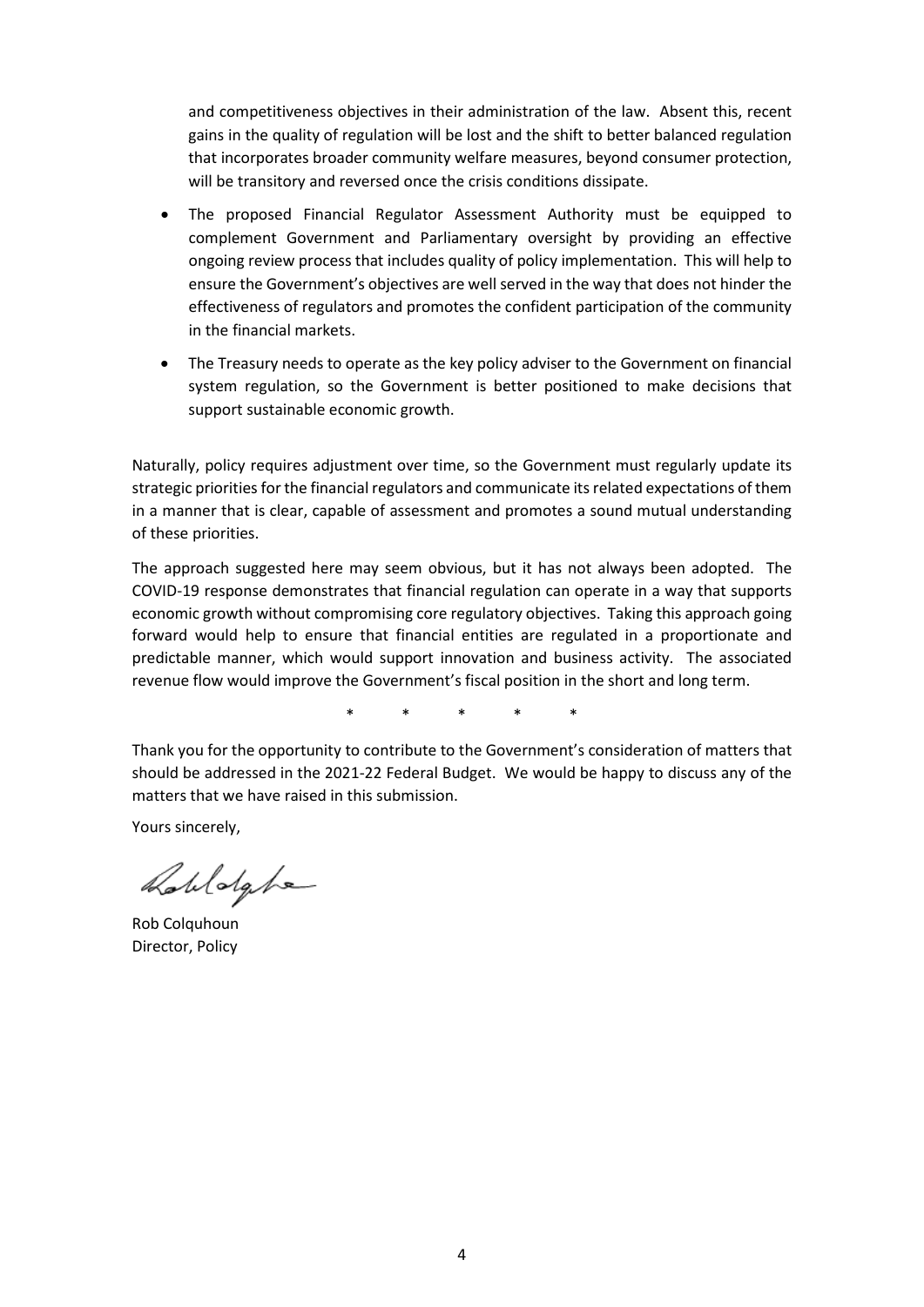

## **Appendix A – AFMA 2020/21 Pre-Budget Submission**

24 August 2020

Budget Policy Division Department of the Treasury Langton Crescent PARKES ACT 2600

Via email: [prebudgetsubs@treasury.gov.au](mailto:prebudgetsubs@treasury.gov.au)

Dear Treasury

## **Financial Markets Supporting Economic Recovery - October Budget Submission**

The Australian Financial Markets Association (AFMA) represents the interests of over 110 participants in Australia's financial markets. Our members include Australian and foreign-owned banks, securities companies, treasury corporations, traders across a wide range of markets and industry service providers. They are the major providers of wholesale banking and financial market services to Australian businesses and investors.

We are pleased to have the opportunity to further contribute to the Government's planning process for the October Federal Budget.

Given the severe economic impact of the COVID-19 pandemic, the focus of the October Budget needs to be on economic recovery and placing the Australian economy on a firm growth path. This will require broad-based economic reforms to stimulate a lift in productivity and strengthen our international competitiveness.

## **1. Financial Markets and Economic Growth**

The stability and resourcefulness of the financial sector has been a shock absorber helping the Government alleviate the worst economic effects of COVID-19 to date. Looking through the forward lens of the Budget, the financial markets can play a vital role in supporting robust economic recovery. Economic growth is contingent on the effective allocation of our nation's resources. Efficient financial markets allocate capital and risk in accordance with economic needs, within the parameters of official market interventions.

Financial services can contribute to increased economic growth on a sustained basis through two primary means:

> **Australian Financial Markets Association** ABN 69 793 968 987 Level 25, 123 Pitt Street GPO Box 3655 Sydney NSW 2001 Tel: +612 9776 7955 Fax: +61 2 9776 4488 Email[: info@afma.com.au](mailto:info@afma.com.au) Web[: www.afma.com.au](http://www.afma.com.au/)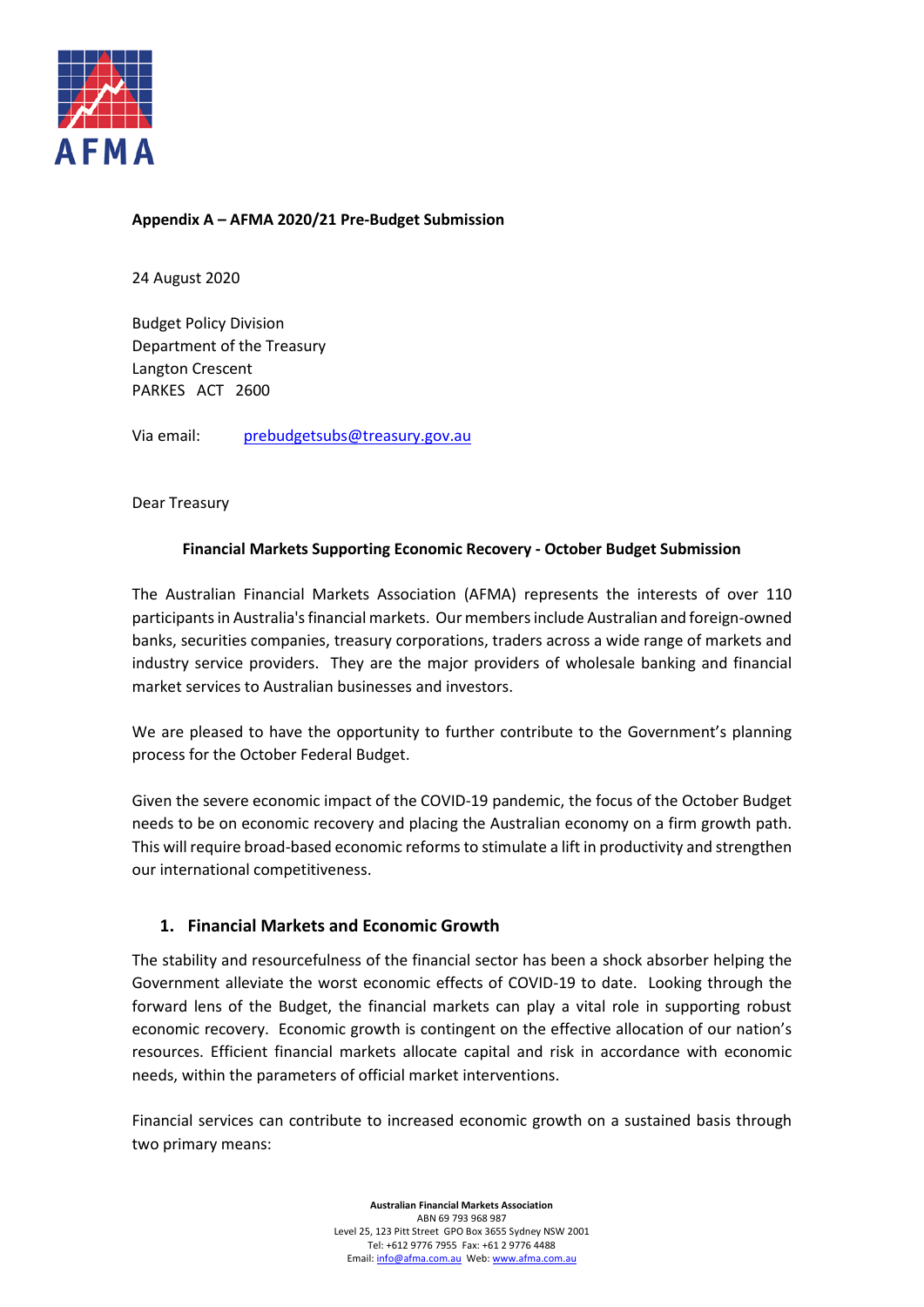- 3. By providing high quality, innovative and cost-effective financial intermediation and risk management services to Australian businesses, governments and consumers; and
- 4. By operating as an international financial centre providing services to overseas clients and generating employment, income and tax revenue in Australia.

Both pathways to supporting economic growth depend on the ingenuity, enterprise and capacity of market participants. As a highly regulated industry, performance also depends significantly on the effects of government regulation and taxation. Official intervention in markets, such as through yield curve control, can assist growth and influence activity on a transitory basis.

Australia is well placed in respect of the quality, sophistication and general efficiency of its financial markets. However, the exceptional growth in regulation of financial markets over the last decade has absorbed resources and capital, directing them away from productive activities. Regulatory risk aversion has increased, which is counterproductive to innovation and enterprise. Effective regulation is vital to the success of financial markets and the policy challenge is to achieve its purpose in a way that minimises the related costs and risks for market participants.

International trade and investment are important factors in Australia's economic success and there is great potential to grow income and employment through international financial services business. The openness of Australia's financial system and broader economy needs to be maintained to facilitate development of the national economy, including by promoting competition in the financial system.

Our international competitiveness as a financial centre presents a disappointing picture, as Australia has underperformed relative to its potential in this area and has declined in international ratings. Governments have previously developed policy ideas to produce better economic outcomes for Australia; for example, the Howard Government's 'Australia - a Regional Financial Centre' initiative' in 1997, or Mark Johnson's Australia as a Financial Centre Report in 2009. However, they failed to execute recommended measures efficiently, or at all in some cases, while jurisdictions like Singapore moved more deftly to out-compete Australia and enhance their standing as a regional financial centre.

Sydney is ranked at number 20 in the March 2020 Global Financial Centres Index (GFCI), with 7 Asian centres ranked above it (and 5 in the top  $7$ ).<sup>[2](#page-5-0)</sup> The GFCI questionnaire asks respondents which centres they consider will become more significant over the next two to three years; nine of the top 15 centres cited are in the Asia-Pacific region, with none from Australia.

Senator Andrew Bragg has correctly drawn attention to the transitory opportunity for Australia presented by geopolitical developments in Hong Kong. Singapore and other centres like Tokyo are actively competing for this business, while Australia has been static and uninterested. AFMA believes Australia still has potential to be a vibrant international financial centre, but to achieve this the Government would need to show a genuine commitment to put in place, and then maintain, a competitive tax and regulation environment. Indeed, it would be wrong to think about this only in terms of attracting new businesses, as absent this kind of commitment, Australia faces a material risk of losing some business currently being done here to competing centres in the region.

<span id="page-5-0"></span><sup>&</sup>lt;sup>2</sup> The *[Global Financial Centres Index](https://www.longfinance.net/programmes/financial-centre-futures/global-financial-centres-index/)* is a ranking of the competitiveness of financial centres and is widely quoted as a source for ranking financial centres.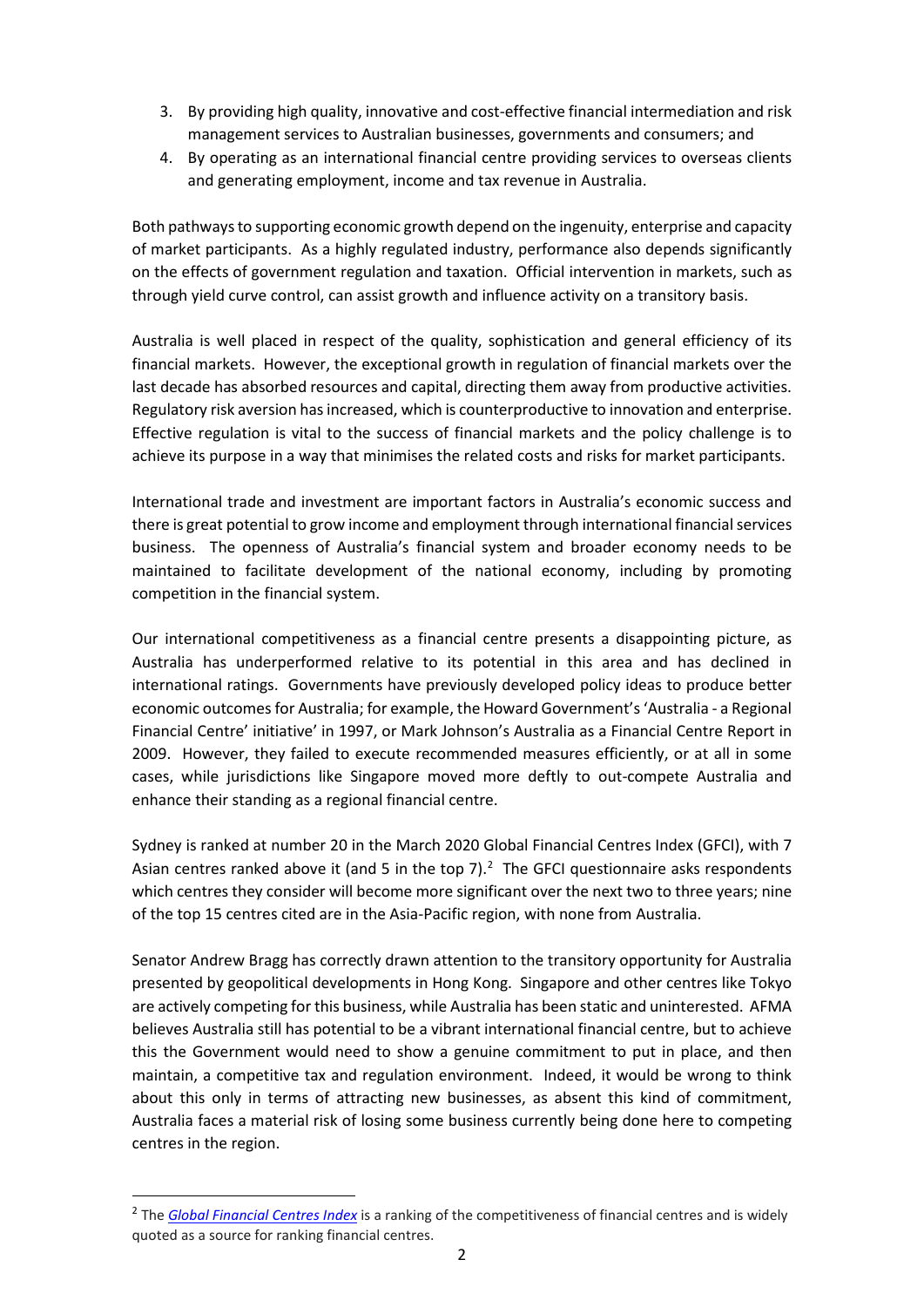#### $1.1$ **Examples of Issues that Inhibit Economic Growth**

The table below summarises some of the key competitiveness barriers to Australia being successful as an international financial centre. As might be expected, these factors more generally inhibit the financial sector's capability to fully support economic recovery from the impact of COVID-19. The 2020/21 Budget provides the opportunity to address these issues, with some suitable for reform action this year and others forming part of a longer-term strategy.

| <b>Barrier</b>                                                                                                                                                                                                                                  | <b>Issue</b>                                                                                                                                                                                                                                                  | <b>Official Reports</b>                                                                                   |
|-------------------------------------------------------------------------------------------------------------------------------------------------------------------------------------------------------------------------------------------------|---------------------------------------------------------------------------------------------------------------------------------------------------------------------------------------------------------------------------------------------------------------|-----------------------------------------------------------------------------------------------------------|
|                                                                                                                                                                                                                                                 |                                                                                                                                                                                                                                                               | <b>Supporting Change</b>                                                                                  |
| <b>Taxation and Levies</b>                                                                                                                                                                                                                      |                                                                                                                                                                                                                                                               |                                                                                                           |
| High corporate tax rate                                                                                                                                                                                                                         | A disincentive to investment and harder to<br>attract capital and business to Australia.                                                                                                                                                                      | Henry Tax Review                                                                                          |
| Complex tax law and<br>administration                                                                                                                                                                                                           | Increases cost of doing business in Australia and<br>reduces attractiveness of Australia as a place to<br>do business.                                                                                                                                        |                                                                                                           |
| Financial institution non-<br>resident interest withholding<br>tax                                                                                                                                                                              | Increases cost of finance for Australia and<br>inhibits its competitiveness for cross- border<br>business.                                                                                                                                                    | Johnson Report<br>Henry Tax Review<br>Senate Standing Committee<br>on Economics                           |
| 'LIBOR cap' on cross border<br>intra-bank funding                                                                                                                                                                                               | Increases tax compliance costs and inhibits<br>competition in banking.                                                                                                                                                                                        | Johnson Report<br><b>Board of Taxation</b><br>Senate Standing Committee<br>on Economics                   |
| OBU regime                                                                                                                                                                                                                                      | Limited utility of regime and uncertainty about<br>its future risk current jobs and tax revenue.                                                                                                                                                              | Johnson Report                                                                                            |
| Regulator cost recovery<br>ASIC levy, AUSTRAC levy                                                                                                                                                                                              | High cost of levies and business impacts from<br>their design deter financial trading in Australia.                                                                                                                                                           |                                                                                                           |
| Permanent establishment<br>(branch) taxation                                                                                                                                                                                                    | Australia is out of step with international<br>practice that recognises separate entity<br>treatment.                                                                                                                                                         | <b>Board of Taxation</b>                                                                                  |
| <b>Regulation and Other Issues</b>                                                                                                                                                                                                              |                                                                                                                                                                                                                                                               |                                                                                                           |
| Regulatory policy and<br>implementation                                                                                                                                                                                                         | Insufficient priority is given in financial<br>regulatory policy to supporting the economy and<br>international competitiveness.<br>Policy design often does properly balance<br>economic regulation objectives.<br>Excessively complex regulatory solutions. | Hayne Royal Commission<br>criticised regulatory<br>complexity                                             |
| <b>ASIC regulation</b><br>Increasing grey areas in ASIC's distinction<br>between wholesale and retail clients.<br>ASIC regulation of overseas financial service<br>providers is a barrier to the conduct of wholesale<br>business in Australia. |                                                                                                                                                                                                                                                               | G20 Commitment on<br>Harmful Fragmentation<br><b>IOSCO Taskforce on Cross</b><br><b>Border Regulation</b> |
| IT and human resources                                                                                                                                                                                                                          | Limited availability of top-class IT talent is a<br>constraint to the growth of high-tech business in<br>Australia.                                                                                                                                           |                                                                                                           |

| Barriers to Australia's Competitiveness as an Investment Location and Financial Centre |  |
|----------------------------------------------------------------------------------------|--|
|----------------------------------------------------------------------------------------|--|

The above list is not exhaustive, but it does illustrate the range of issues that require attention in the Government's budgetary planning for recovery in economic growth. These are not theoretical issues; rather, they currently have direct trade and investment implications, as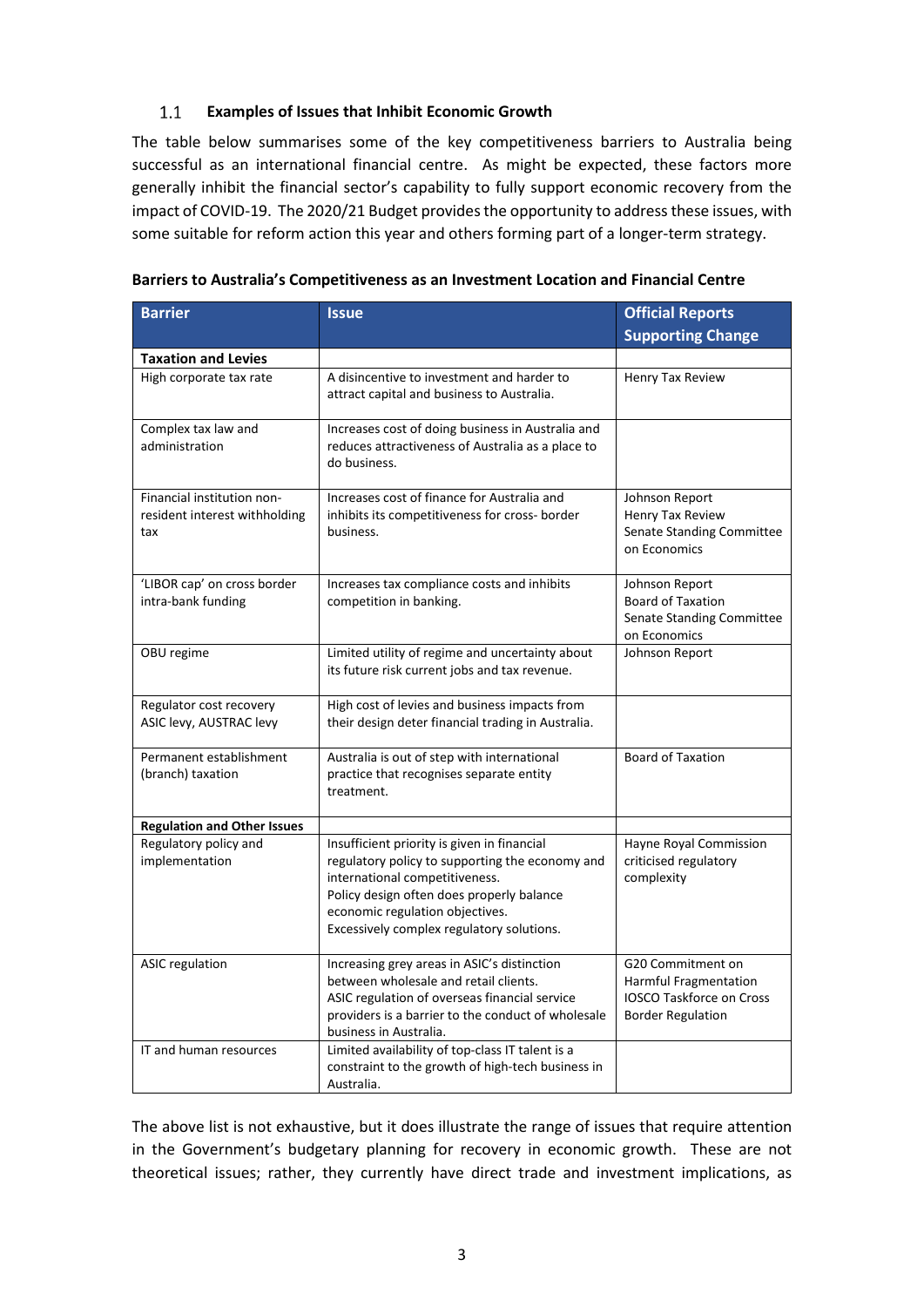illustrated by the analysis in the July 2020 City of London Report on *Australia-UK Cross Border Trade in Financial Services.* [3](#page-7-0)

This Report outlines a range of Australian tax and regulatory rules that impede trade in financial services with the UK, which would also apply more widely to other jurisdictions. For example, ASIC's new Foreign Financial Services Provider (FFSP) licensing regime inserts a significant barrier to the conduct of cross-border business between Australian wholesale clients (including large companies and financial institutions) and financial service providers based overseas. It is a legally complex and very costly task for overseas providers to scale the regulatory wall between them and Australian wholesale clients and this will result in some overseas services being reduced or withdrawn completely.

These issues matter because, as a developed, open economy whose financial markets are integrated with global markets, business in Australia will want to deal with financial entities located overseas. Doing so provides diversification in investment and funding, access to better prices in the most competitive markets, new business opportunities and better integrated services for firms in Australia that have significant global operations.

#### $1.2$ **Budget Actions Targeting Economic Growth**

The Treasurer, Josh Frydenberg, in his Press Club address on 5 May 2020, set the right tone for the Government's long-term economic planning when listing the values required to support economic recovery, including encouraging personal responsibility, maximising personal choice, rewarding effort and risk taking whilst ensuring a safety net which is underpinned by a sense of decency and fairness.

Individuals and businesses react to economic incentives. The Government should rely on the processes constituting a market-based economy to allocate resources within the economy. Government intervention in the economy should be no more than the level required to address market failures and to support the social fabric that underpins a stable society.

# **2. AFMA's strategic policy level recommendation**

The Government should work with the industry to develop a 'post-Johnson review' growth agenda for financial markets that is centred on reform measures to promote cost effective services, competition and international competitiveness. The objective should be to keep and grow businesses in Australia. The diversity of cost-effective product and service options that this would provide to users of the financial system would support economic productivity and development. Such an agenda could, for example, include measures to promote development of the domestic corporate bond market.

To commence this process, the Government should immediately establish a Financial Centre Taskforce comprised of industry and official sector representatives who have the experience and authority to confirm and prioritise the components of a Financial Centre Development Plan. The Taskforce should operate under the auspices of the Treasurer and progressively report to the Treasurer within a period of months.

<span id="page-7-0"></span>The outcome should be a comprehensive industry development plan for financial markets, to optimise their role in the national economy and enhance Australia's competitiveness as a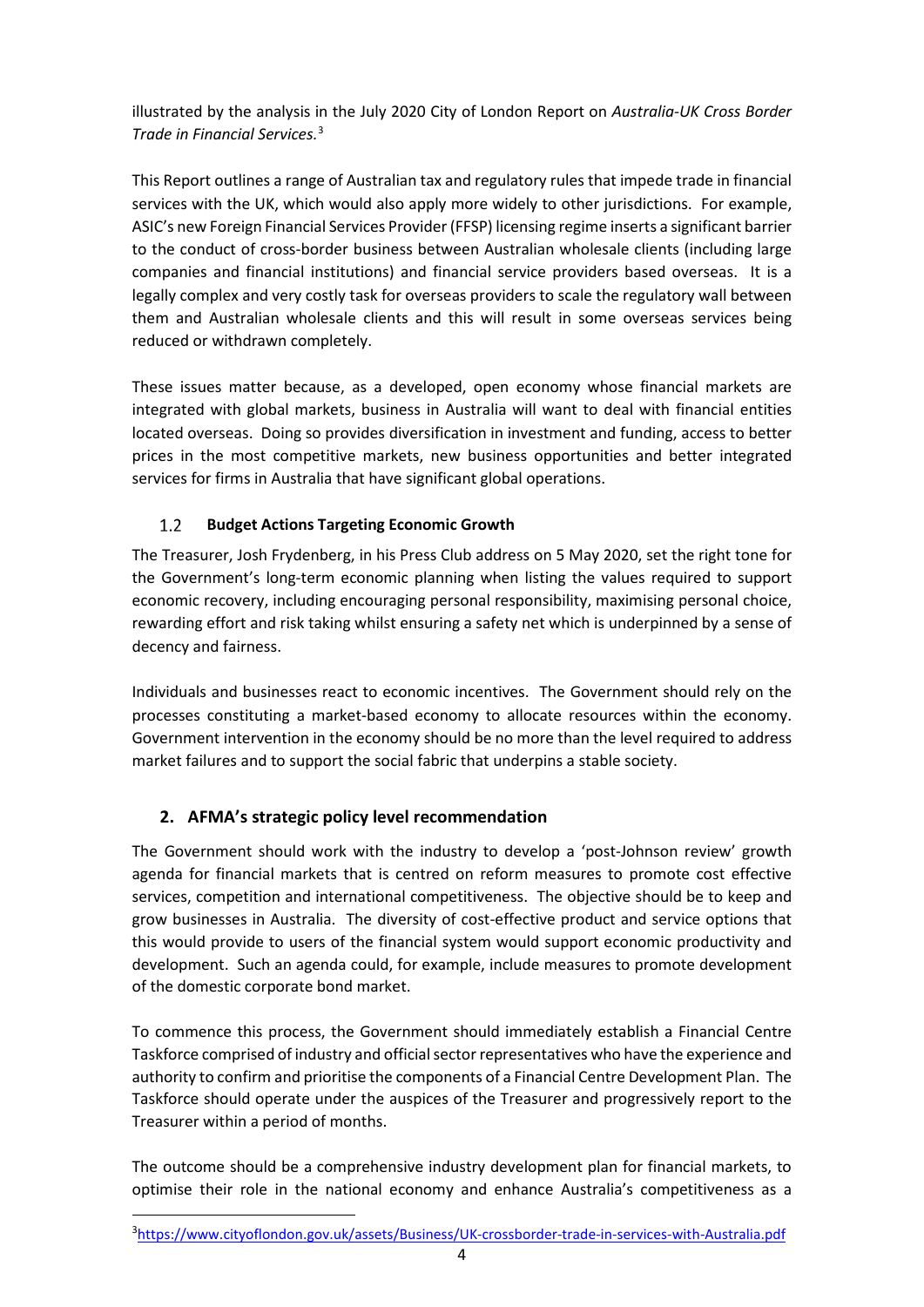financial centre. The required financial commitment in the Budget to implement this recommendation would be minimal.

## **3. Direct measures in the 2020/21 Budget**

Industry confidence in the Government's commitment to a Financial Centre Development Plan is key to its success. The 2020/21 Budget should include measures to promote this including:

- Abolition of non-resident interest withholding tax on borrowings by financial institutions;
- Confirmation that the OBU regime will be either retained or replaced with an alternative arrangement that provides a similar outcome for international financial centre business;
- Immediate abolition of the 'LIBOR-cap' on deductible interest expense for cross-border intra-branch funding; and
- Adjustment of financial regulator cost recovery models to be fairer, more consistent, administratively efficient and reflect the public benefit from regulation to some degree.

These measures would also benefit the economy by boosting competition in financial markets and broadening the funding base for Australian entities.

## **4. Additional measures**

The Attachment to this letter provides more information on the above issues and includes recommendations for taxation and regulation measures to remove a range of other barriers to the financial markets more fully supporting economic recovery.

In respect of policy and regulation, the recommendations include:

## *Better Policy Making for Financial Services*

- Introduce a more systematic government approach to policy development; and
- Ensure that regulation is proportionate and clearly distinguishes between wholesale clients and less sophisticated retail clients as intended under the *Corporations Act*.

## *Smarter Regulation*

- **Establish the proposed Financial Regulator Assessment Authority and provide it with** resources and a mandate that enable it to support a high standard of regulation;
- Require regulators to provide clear, readily accessible guidance to regulated firms; and
- **Introduce a test case scheme for ASIC that is based on the same principles as ATO's test** case scheme and that operates in accord with ASIC's organisational structures.

Most recommendations, including central reforms to improve the policy and regulation process, would entail a small funding commitment in the context of the Commonwealth Budget, but they would deliver material benefits to the national economy.

Thank you for the opportunity to contribute to the Government's consideration of matters that should be addressed in the 2020-21 Federal Budget. We would be happy to discuss any of the matters that we have raised in this submission.

Yours sincerely,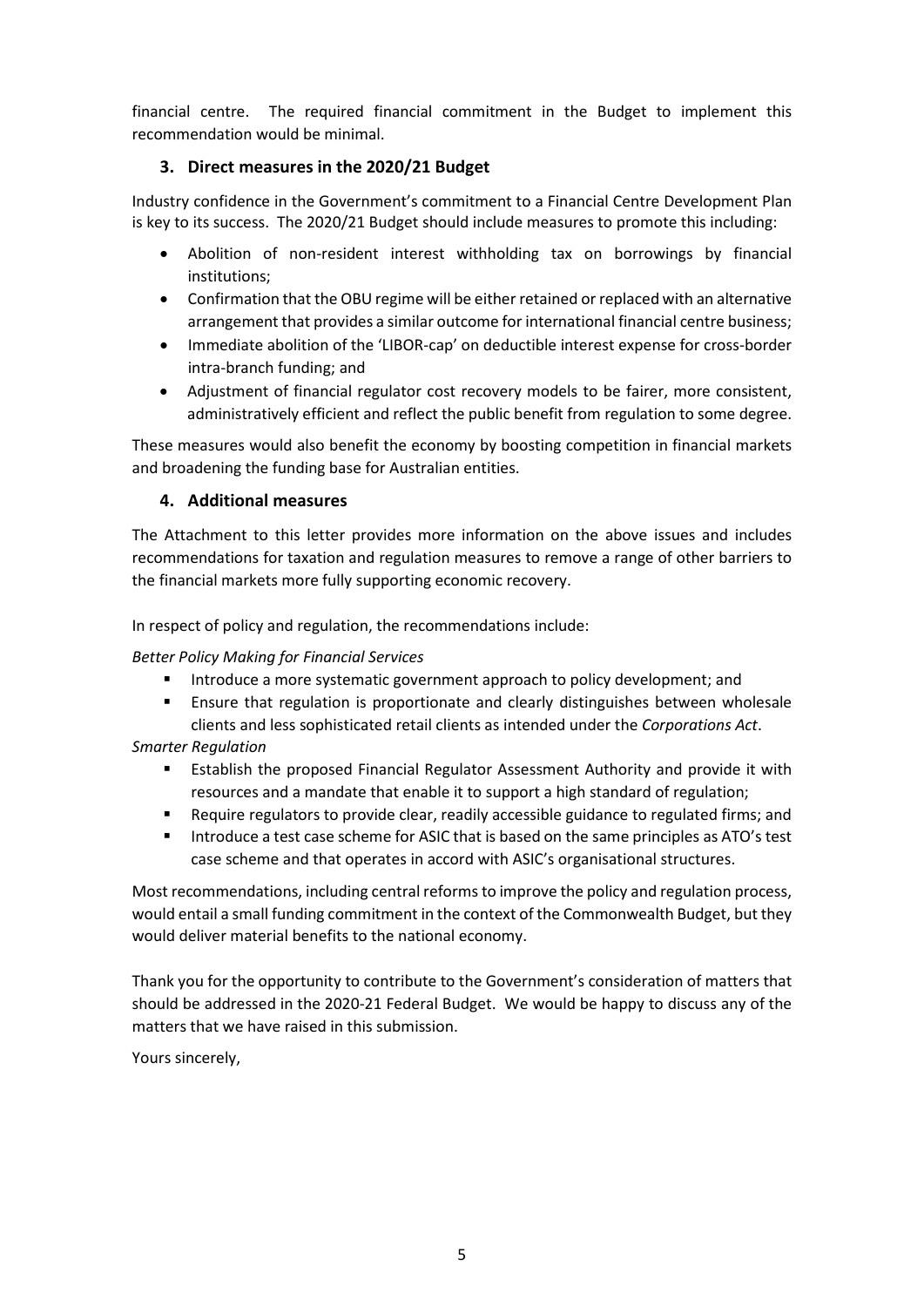## **ATTACHMENT**

## **A1 - Implement Interest Withholding Tax Reform**

#### **Recommendation**

The Government should announce the abolition of interest withholding tax on offshore funding by financial institutions, as recommended by the Johnson and Henry Tax Review reports and acknowledged in the Financial System Inquiry report.

This reform would remove a tax barrier to cross-border finance, reduce pressure on the cost of finance in the economy and assist competition. It would be a timely reform as the direct Budget cost of the reform has largely been eliminated by:

- Historically low interest rates; and
- The increased number of Australia's Double Tax Agreements that provide an interest withholding tax exemption for financial institutions.

#### **Support**

A key driver of enhancing the attractiveness of Australia as a place to do business, particularly with respect to financial services business, is removing frictions that inhibit the free-flow of capital both in and out of Australia. One such friction is the imposition of interest withholding tax on interest paid by Australian entities (including branches) to offshore lenders and the related tax compliance costs. The removal of interest withholding tax for financial institutions was a key recommendation of the 2009 Johnson Report into Australia as a Financial Centre, and had apparent bipartisan support, but the reform has not been implemented.

The objective of the Johnson Report's recommendation was, broadly, to ensure that Australia has access to a broad range of offshore savings pools to finance domestic investment needs and improve Australia's competitiveness as a financial centre as, for example, it would facilitate bank regional treasury functions. The Report noted that Australia's interest withholding tax regime is inconsistent with the approach taken in other financial centres, as it had the effects of both raising the cost of capital for Australian business (through requiring the payer to "gross-up" for the amount withheld) and also increasing complexity, given the exemptions that exist for payments made to unrelated financial institutions in many Double Tax Agreements and also under Section 128F. It noted that:

"the continued application of interest withholding tax on financial institutions' borrowing offshore sits uneasily with the Government's desire to develop Australia as a leading financial centre and is putting Australia at a competitive disadvantage with respect to overseas financial centres, which increasingly do not charge interest withholding tax on such transactions."

This comment has been echoed by:

- **Senate Standing Committee on Economics 2011 Report into Competition within the Australian Banking Sector:** "The Committee recommends that interest withholding tax be abolished as budgetary circumstances permit to increase the ability of foreign banks to compete in the Australian market."
- **Henry Tax Review: "**Financial institutions operating in Australia should generally not be subject to Australian interest withholding tax on interest paid to non-residents."
- **Financial System Inquiry:** "For financial institutions, different funding mechanisms are subject to different rates of IWT. Reducing IWT (for the relevant funding mechanisms) would reduce funding distortions, provide a more diversified funding base and, more broadly, reduce impediments to cross-border capital flows."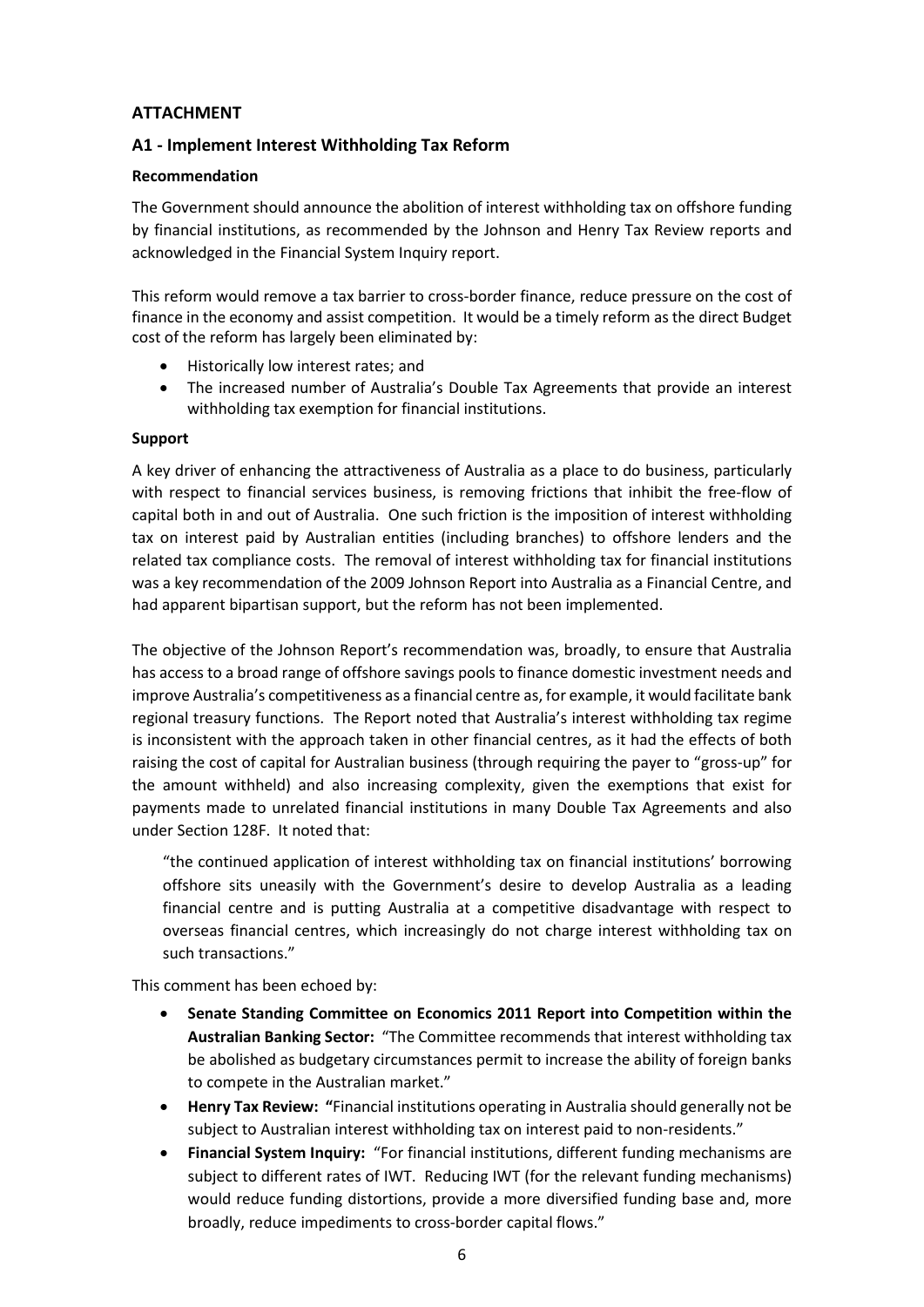AFMA notes that given globally low (and potentially negative) interest rates at present and the increasing number of Double Tax Agreements that offer an exemption from interest withholding tax for interest paid to unrelated financial institutions, the revenue cost of reform in this area is low. However, the existence of the withholding tax obligation, coupled with the compliance burden associated with determining the circumstances in which interest withholding tax applies, the applicability of any exemptions and the appropriate rate at which to withhold are significant disincentives to establishing regional headquarters in Australia.

As such, AFMA recommends that the Government announce in the 2020/21 Federal Budget a commitment to the Johnson Report recommendation as it applies to interest withholding tax, namely:

- Remove withholding tax on interest paid on foreign raised funding by Australian banks, including offshore deposits and deposits in Australia by non-residents;
- Remove withholding tax on interest paid to foreign banks by their Australian branches; and
- Remove withholding tax on financial institutions' related party borrowing.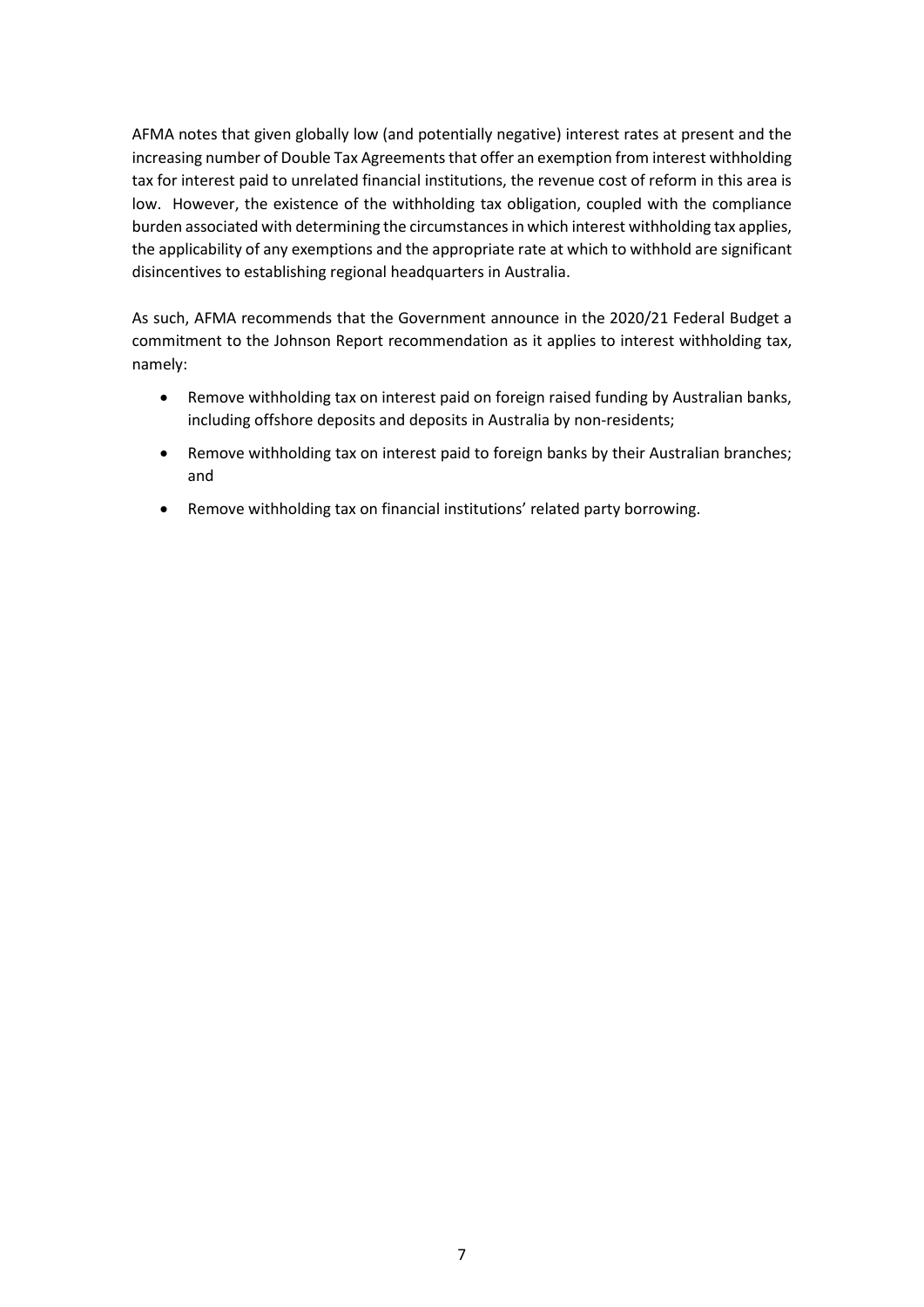## **A2 - Offshore Banking Unit - Allowing Australia to Capitalise on its Advantages**

## **Recommendation:**

The Government should confirm it will retain the OBU regime in an effective form or otherwise ensure that there are appropriate tax settings to provide a tax competitive outcome for international financial centre business that would ordinarily be based in Australia due to non-tax factors.

#### **Support**

Australia has significant competitive advantages, including access to skilled workforce, a strong legal system underpinned by the rule of law and relative economic and political stability. In relation to mobile financial services, for which there is significant competition in the region and globally, Australia has appropriately recognised the necessity of tax settings that avoid undermining our natural advantages and allow for business to be conducted from Australia. The mechanism to achieve this is the OBU regime, as extended to cover non-banking activities. This regime enables the Government to support economic activity and optimise revenue from the sector.

The Johnson Report into Australia as a Financial Centre observed that "an effective OBU regime is a key element in ensuring that Australia's financial sector takes full advantage of opportunities to participate in international transactions." It does so by applying a tax rate to offshore financial transactions, including funds management activities and trading activities in offshore markets, that is more closely aligned to, but not preferable to, the corresponding tax rate applicable to such activities in key competitor regions in the Asia-Pacific region.

In 2018, the OECD Forum on Harmful Tax Practices commenced a review into the OBU Regime and expressed some concerns regarding the regime, resulting in a commitment from the Government that the regime be amended.

The framework through which the OECD assessed the OBU regime is highly contentious from an Australian industry perspective, particularly as OECD gave the more attractive tax incentives regime in Singapore a clean bill of health. Of particular concern is OECD's focus on the differential between the OBU tax rate and our headline corporate tax rate, which does not take account of Australia's dividend imputation system and, of itself, should be irrelevant in assessing if a regime inappropriately distorts the jurisdictional location of mobile financial services business. Moreover, OECD has given no clear guidance on the changes to the OBU regime that would ameliorate its concerns.

It would make more sense for the OECD to consider the OBU regime in the context of its work to introduce a "minimum rate of tax" for international enterprises on all income streams as part of Pillar 2 of the approach to address the digitalisation of the economy. When concluded, this pioneering work will establish clear parameters regarding a jurisdiction's sovereign right to implement tax settings that are acceptable from an OECD perspective. AFMA believes OECD's work on digitalisation of the economy and, indeed, to address COVID-19 pandemic issues, have appropriately superseded the work program of the Forum on Harmful Tax Practices.

Having regard to the above, and the urgent need to support economic and employment opportunities in Australia, AFMA asks the Government to commit to a competitive tax regime for international financial centre business by acting on our recommendation.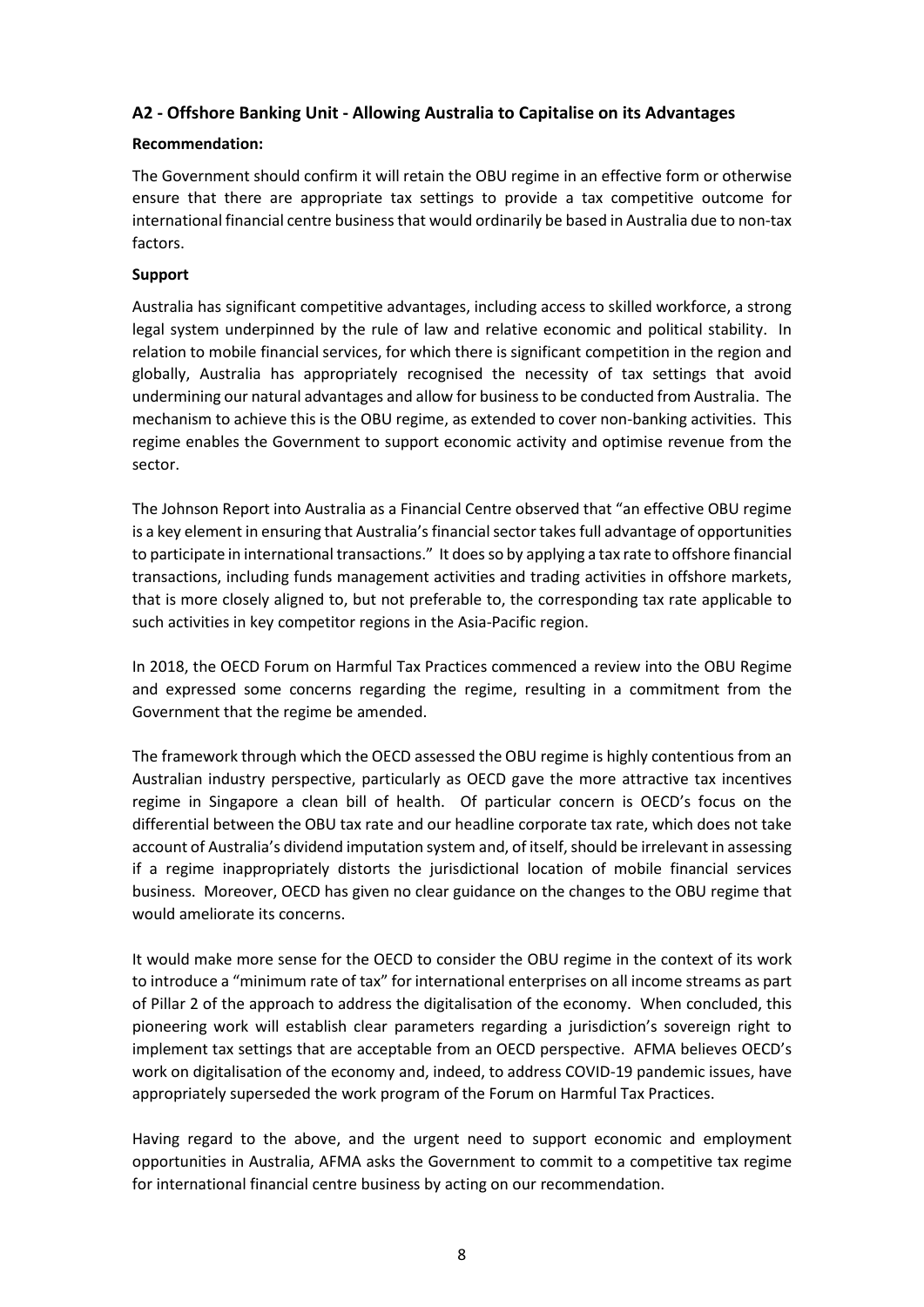## **A3 - Abolition of the LIBOR Cap**

## **Recommendation**

The Government should announce the immediate abolition of the LIBOR Cap in the 2020/21 Budget. This would encourage foreign banks to conduct more business in Australia and help provide the critical mass and diversity of business that would help sustain financial services exports. The issue will come to a head when LIBOR itself ceases in 2021, consequent to changes brought about by the authorities in the United Kingdom and the USA.

## **Support**

The LIBOR Cap is a uniquely Australian restriction that limits the tax deductibility of interest expense on internal funding by foreign bank branches. It harms competition, increases intermediation costs and amplifies a perception that Australia is an exceptional and complex tax jurisdiction. Abolition of the LIBOR Cap was considered a 'low hanging fruit' in the 2009 Johnson Report but it remains an outstanding flaw in the Australian taxation system.

The Government asked the Board of Taxation to review the appropriateness of the LIBOR Cap as part of its review into the Tax Arrangements Applying to Permanent Establishments. The Board of Taxation made only one recommendation in its report to the Government, namely:

"subject to confirmation that the removal of the LIBOR Cap would result in no material cost to revenue, the cap should be removed. That would assist in fostering competition in the domestic market."

In providing context to the recommendation, the Report stated:

"The Board agrees that the LIBOR Cap has the potential to reduce bank competition. Put another way, it is hard to see how a cap on the amount of deductions that can be claimed in respect of intra-entity debt can assist in promoting banking competition by foreign banks with their domestic counterparts that do not face the restriction. The LIBOR Cap has the effect of potentially increasing the funding costs for foreign bank branches and hinders their ability to compete in the business loan market. Moreover, new entrants into the Australian banking market are likely to be disproportionately affected by the LIBOR Cap because they are relatively more reliant on head office funding to which the cap applies."

Such comments are consistent with those included in the Johnson Report, which made the recommendation to "remove the LIBOR Cap on deductibility of interest paid on branch-parent funding."

At the Government's request, AFMA has previously provided both the Government and Treasury with revenue estimates of the cost of the removal of the LIBOR Cap, based on survey responses from its members. The cost of removing of the cap was immaterial to tax revenue and removal would deliver significant deregulation benefits, in addition to enhancing banking competition and the provision of product and service innovation by foreign bank branches.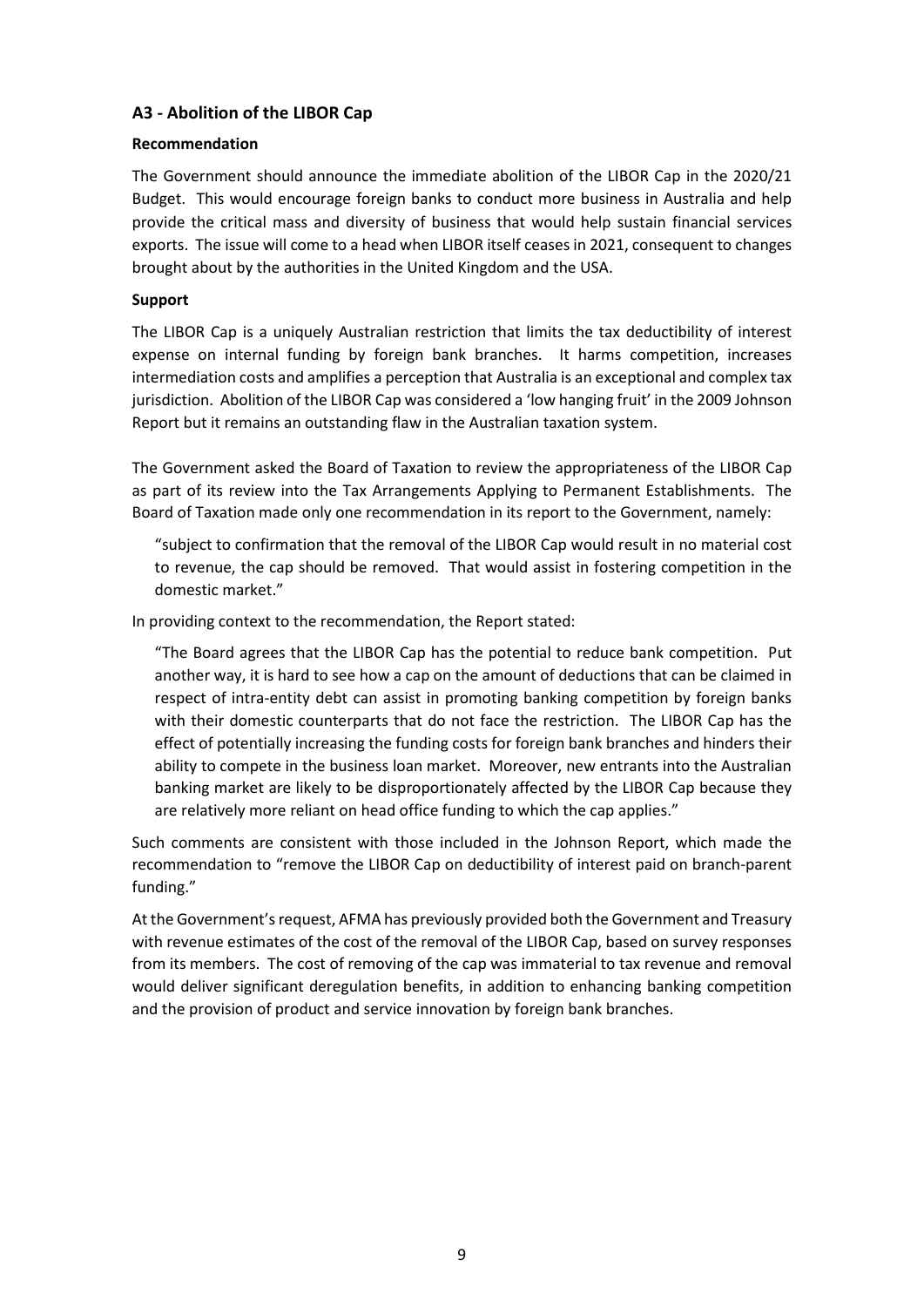## **A4 - Corporate Tax Competitiveness**

## **Recommendation**

To meet the twin objectives of supporting Australia's economic recovery from COVID-19 and enhancing Australia's competitiveness as a financial centre, the Government should:

- Reduce Australia's corporate tax rate, with an explicit aspiration that it should be no higher than the OECD average; and
- Commit to implement global taxation initiatives in a co-ordinated manner and mitigate differences to the related administrative approach in other jurisdictions.

## **Support**

## *Corporate Tax Rate*

Australia is heavily reliant on corporate income tax, which in 2017 represented 18.5% of total tax collected against an OECD average of 9.3%. Australia's statutory corporate tax rate of 30.0% is the equal third highest in the OECD, the OECD average corporate tax rate in 2017 was 23.2% and the average for Asian jurisdictions was 17.0%. The burden of Australia's high company tax rate falls particularly hard on international investors, as they do not directly receive the benefit of franking credits to alleviate potential double taxation.

Australia's high corporate tax rate hinders its ability to attract capital investment and is a drag on its competitiveness as a financial centre. A reduced corporate tax rate would lead to greater investment in Australia and contribute to improved productivity and higher wages. As such, the Government should re-prioritise its previous commitment to reducing the company tax rate and, in AFMA's view, aspire to a headline company tax rate of no higher than the OECD average.

#### *Taxation Administration*

The complexity of Australia's business tax system leads to a perception that it is a difficult jurisdiction to do business in, which is harmful to our competitiveness. There is an increasing number of instances where Australia acts out-of-step with global peers or globally co-ordinated initiatives, such as the OECD BEPS Action Plan. This places pressure on Australia's network of Double Tax Agreements and, thus, heightens the risk of double taxation.

By way of example:

- Australia's implementation of the Multinational Anti-Avoidance Law in 2016 was in advance of the OECD measures to combat the artificial avoidance of crystallising a taxable presence under Action 7 of the BEPS Action Plan;
- The 2017 Diverted Profits Tax was designed to mirror the UK version but failed to account for significant differences in the respective tax systems and, hence, is not fitfor-purpose;
- The exceptional penalties applicable to Significant Global Entities (e.g. fines of up to \$525,000 for minor compliance breaches, including some that may not relate to the taxpayer's own tax affairs), are more draconian than penalties in other jurisdictions;
- The overtly technical interpretation by the ATO of how Australia's Debt Equity Rules apply to foreign bank branches calls into question the deductibility of branch interest and discourages such banks from issuing debt in Australia; and
- The administration of multilateral measures is sometimes done in a different manner to other jurisdictions (OECD Anti-Hybrid rules being an example), which prevents multinational companies using a global program to reduce compliance costs.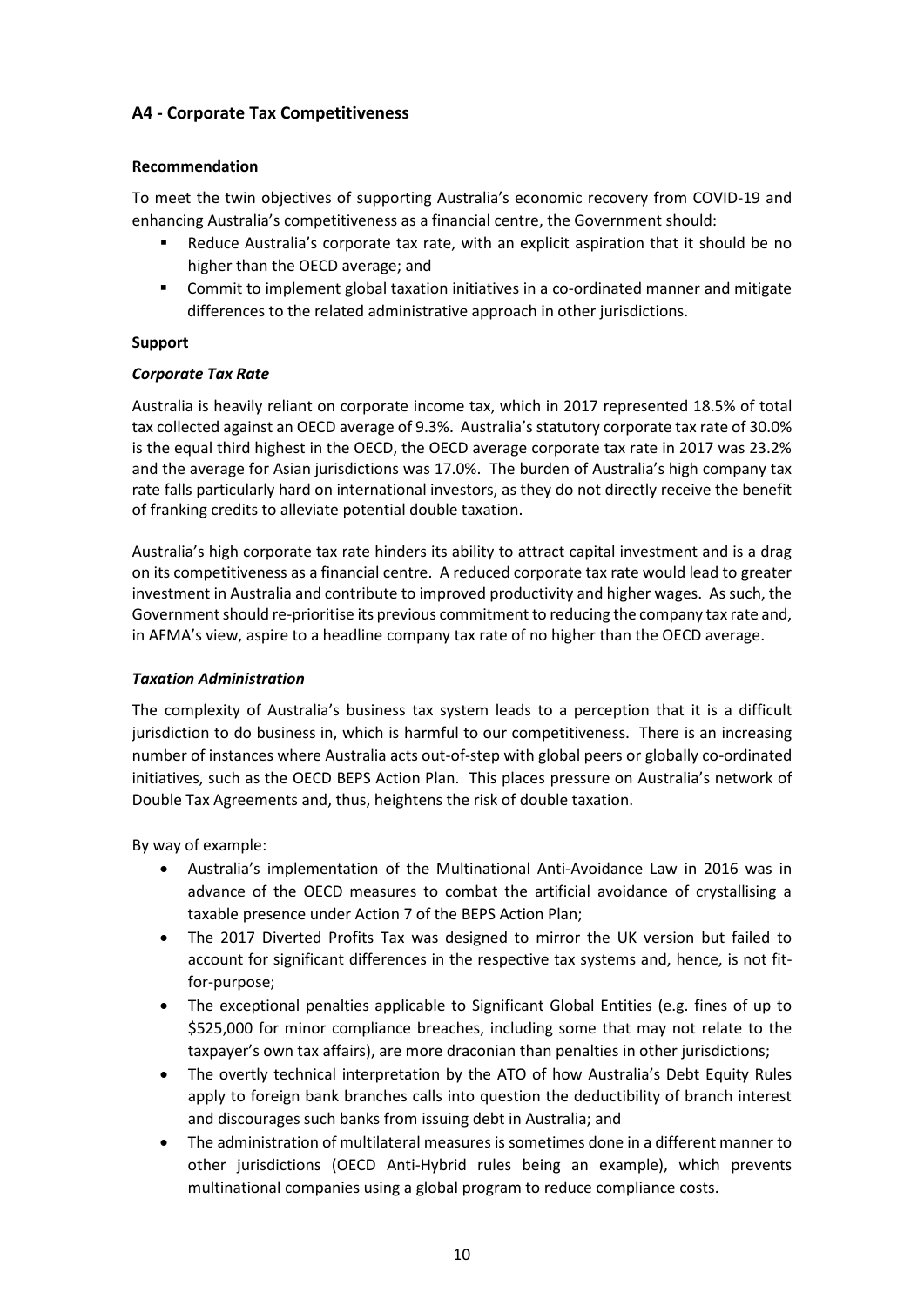## **A5 - Regulation Cost Recovery**

## **Recommendation**

The Government should:

- Allocate government funds to cover a part of the cost of running ASIC, AUSTRAC and APRA to reflect the public benefit from this regulation, which would reduce moral hazard and allocate cost recovery charges in a more proportionate and fair manner<sup>[4](#page-14-0)</sup>;
- Remove the Enforcement Special Account from ASIC's industry funding model, as a means to give equitable outcomes that are more consistent with the model's principles; and
- Centralise the administration of the funding models for ASIC, AUSTRAC and APRA to improve consistency, efficiency and fairness of the cost burden on regulated entities.

## **Support**

Regulated entities are levied to cover the operating costs of ASIC, APRA and AUSTRAC (whose 'industry contribution' levy is outside the Government's Cost Recovery Guidelines but is clearly cost recovery). The levies operate like a tax and are economically inefficient. They have increased markedly in recent years and can be especially burdensome for new entrants and firms operating on tight margins, making Australia less competitive as a business location.

In 2019-20, the industry levies for APRA and AUSTRAC are expected to be \$236m and \$79m respectively. The ASIC industry funding model is expected to be \$324 million, charged to both financial and non-financial businesses. This represents a direct cost burden of over \$639m on Australian business. The Major Bank Levy, budgeted at \$1,610m, is in addition to this.

Moral hazard is a significant problem in the design of cost recovery arrangements. The structures for these arrangements present little incentive for government to keep costs low or efficient, as these costs are passed onto the invoiced entities. Moreover, governments have paid little attention to the cumulative burden of *ad hoc* increases in cost recovery levies and also have failed to recognise that the primary beneficiary of regulation is the public, whose interests can in effect only be reflected in a government contribution to regulator funding.

Cost recovery for ASIC's Enforcement Special Account (ESA) is unfair, as it charges the cost of an enforcement action against a particular person to all of the regulated entities in the relevant segment of the industry. Moreover, industry should not be charged for the recovery of enforcement costs where ASIC is unsuccessful in an action, or when where ASIC already receives monies from entities involved in an enforcement action to cover the cost of its related investigation and action.

More generally, the mapping of regulator costs to the regulated community is imperfect and creates distortions and inequity, particularly where the cost burden is poorly calibrated to regulatory risk.<sup>[5](#page-14-1)</sup> The funding models for ASIC, AUSTRAC and APRA sit under different portfolios and adopt unique metrics to determine the population of leviable entities and the amounts payable. There is no central oversight of the different funding models, nor is a consistent rationale or set of principles applied. Moreover, each is administered differently, such that the overall burden on entities is not transparent.

<span id="page-14-0"></span><sup>4</sup> Part government funding of the New Zealand's Financial Markets Authority in this regard is an example.

<span id="page-14-1"></span><sup>5</sup> For example, only 570 out of 14,000 reporting entities contribute to the AUSTRAC levy, while AUSTRAC regulation gives rise essentially to a public benefit; such as through crime detection and prevention, and higher tax receipts.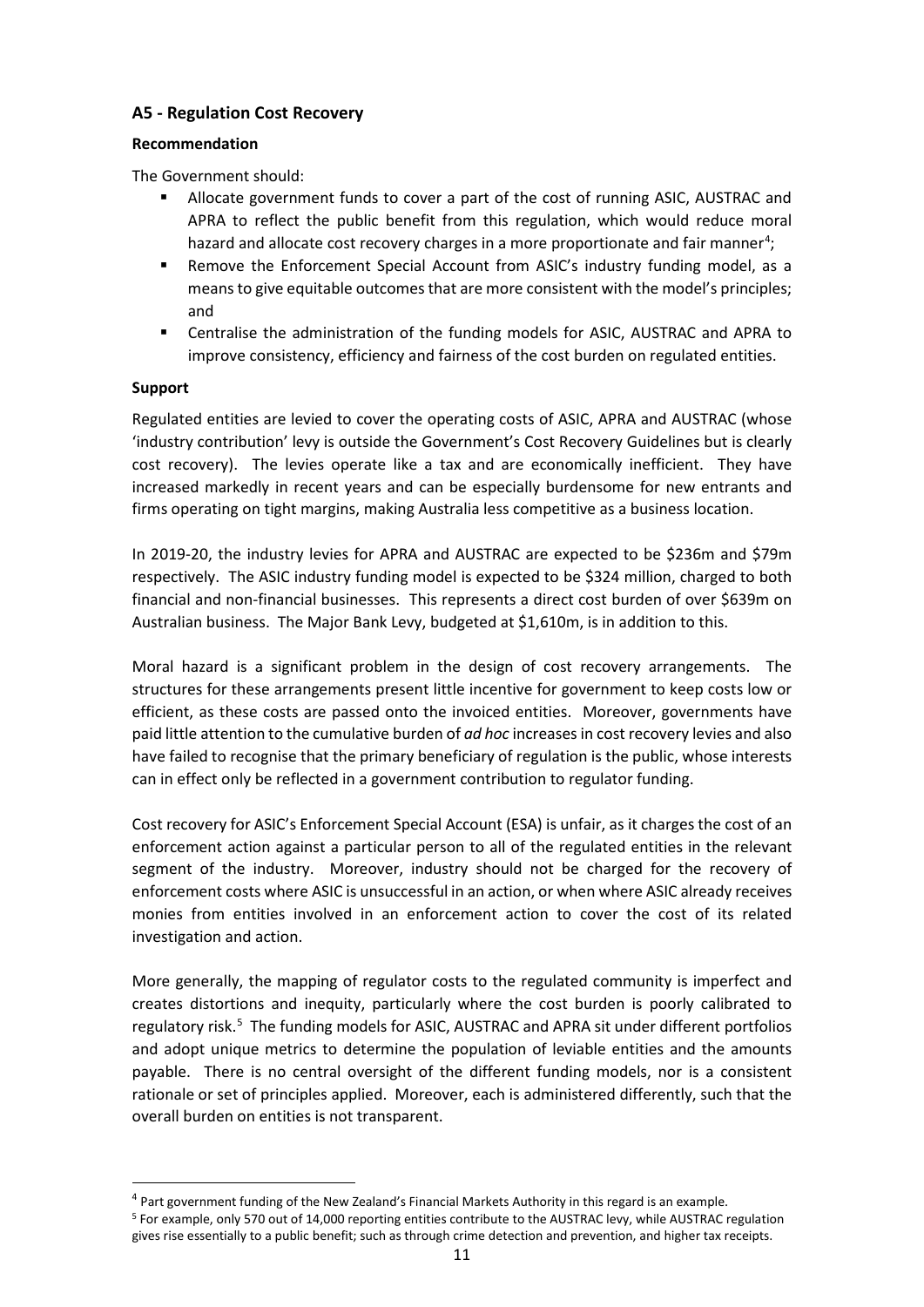## **A6 – Positioning Financial System Regulation to Better Support the Economy**

## **Financial Regulation Policy**

The financial sector operates best for the economy when government policy is both made and implemented in a manner producing the targeted outcomes in a cost-effective and efficient way. Regulation that effectively addresses a market failure without creating an undue regulatory burden for industry participants contributes to economic productivity, employment and income. On the other hand, regulation that is badly designed or poorly targeted in this regard introduces unnecessary costs and constraints on financial activities and harms the economy.

Notwithstanding periodic attempts to stem the rise of regulatory 'red tape', material shortcomings in the process to make policy decisions and have them implemented by financial regulators emerge too often. The process needs change to better align with the Government's economic growth objective. Table 1 sets out the essence of the issue.

| <b>Policy Stages</b>                   | <b>Process Actions</b>                                                                                                                                                                                                                                                                  | <b>Areas for Improvement</b>                                                                                                                                                                                                                                                                                                                                                                                                                                               | <b>Solution</b>                                                                                                                                                                                                                                                                                                                                                                                                                             |
|----------------------------------------|-----------------------------------------------------------------------------------------------------------------------------------------------------------------------------------------------------------------------------------------------------------------------------------------|----------------------------------------------------------------------------------------------------------------------------------------------------------------------------------------------------------------------------------------------------------------------------------------------------------------------------------------------------------------------------------------------------------------------------------------------------------------------------|---------------------------------------------------------------------------------------------------------------------------------------------------------------------------------------------------------------------------------------------------------------------------------------------------------------------------------------------------------------------------------------------------------------------------------------------|
| <b>Policy</b><br><b>Formulation</b>    | Identify potential need for<br>regulation (Issues paper);<br>Test its validity (consultation);<br>Assess response options:<br>Complete cost/benefit analysis<br>(Regulatory Impact Statement)                                                                                           | * Preemptive issue verification;<br>* Overreliance on regulators for policy<br>analysis;<br>* Deficient consultation;<br>* Market based solutions under-used;<br>* Inadequate RIS analysis.                                                                                                                                                                                                                                                                                | * Require full range of policy options to<br>be considered;<br>* Reinstitute CAMAC to assist in<br>complex policy analysis;<br>* Require effective consultation;<br>* Require independent, and tested, RIS.                                                                                                                                                                                                                                 |
| <b>Policy</b><br><b>Determination</b>  | Decision to adopt new regulation<br>is made by a person that is<br>unconflicted using objective, well-<br>informed advice.                                                                                                                                                              | * Decisions may pre-empt completion<br>of full policy analysis;<br>* 'Whole of government' policy<br>outcomes not always achieved;<br>* Industry view is underweighted;<br>* Regulators in effect often make<br>significant policy decisions;<br>* Regulator self-interest too influential. test for new regulation.                                                                                                                                                       | * Government to require a clear case<br>for regulation before acting;<br>* Minister to makes all significant<br>policy decisions;<br>* Decisions are based on complete and<br>objective policy analysis;<br>* Community net benefit is the litmus                                                                                                                                                                                           |
| <b>Policy</b><br><b>Implementation</b> | Regulators operate to the highest<br>professional standard:<br>- Balance multiple and competing<br>policy and internal objectives;<br>- Provide thorough regulatory<br>quidance;<br>- Administer the law efficiently:<br>- Investigate objectively and<br>enforce as a model litigator. | * Regulators should accord a higher<br>priority to supporting the economy,<br>when balancing competing objectives;<br>* Insufficient regulator guidance on<br>market practice and expectations;<br>* Regulators do not always meet the<br>highest standard of operation;<br>* In enforcing the law, regulators face<br>pressure to take and win court cases;<br>* No efficient means to test reasonably new SOEs;<br>held differences about the application<br>of the law. | * Strengthen the govt. Statement of<br>Expectations (SOE) priority to support<br>economic growth;<br>* Regulators separate internal policy,<br>investigation and enforcement roles.<br>* Establish an effective Financial<br>Regulator Assessment Authority (FRAA)<br>and direct it to:<br>- assess regulator performance against<br>- oversee and support high professional<br>standards by regulators;<br>* Introduce a test case scheme. |

#### **Table 1 - Financial Regulation Process - Issues and Solutions**

Regulation is a highly integrated process that involves multiple bodies, including government, the bureaucracy and regulators.<sup>[6](#page-15-0)</sup> While problems may occur independently at any stage in the process, reform to make it work better should take account of the institutional interactions within the policy making and regulatory administration process.

AFMA has devised a set of practical recommendations to improve the regulation process through the policy making and administration cycle. Our recommendations take the lessons from official reviews of the process over the years and advance this by blending in more recent

<span id="page-15-0"></span> $6$  For example, ambiguous or flawed designed policy usually creates downstream problems in the administration of the law.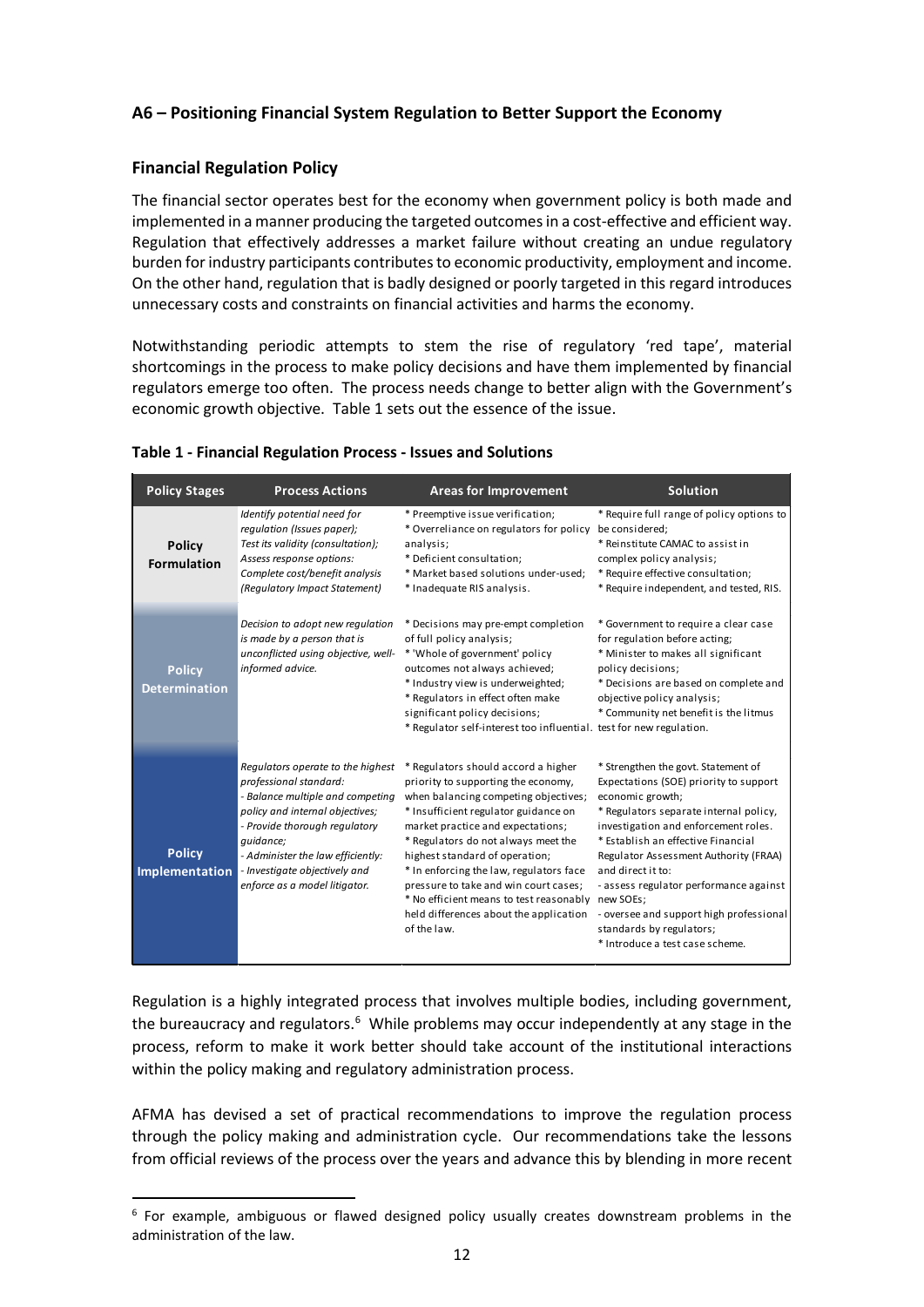experiences, including the effects of secondary factors. For example, the advent of social media as a significant influence requires a strong institutional framework and the application of discipline in decision making to ensure good policy principles are applied in practice.

## **AFMA's Recommendations on Policy and Regulation**

Our recommendations would strengthen, but not replace, the existing and planned institutional arrangements and procedures for policy and regulation. They are based on accepted principles and existing procedures (e.g. Statements of Expectations, Regulatory Impact Statements) and government proposals (i.e. a Financial Regulator Assessment Authority). The measures would require Budget funding, but only a small amount annually which can be sourced by redirecting some current (and planned) expenditure. However, they would require political leadership and commitment to their implementation to be effective.

## **Table 2 – AFMA Recommendations**

|    | <b>AFMA Recommendation</b>                                                                                                                                                                                                                                                                                                                                                                                                                                                                                                                                                                                                                                                                                                                                                       |  |  |
|----|----------------------------------------------------------------------------------------------------------------------------------------------------------------------------------------------------------------------------------------------------------------------------------------------------------------------------------------------------------------------------------------------------------------------------------------------------------------------------------------------------------------------------------------------------------------------------------------------------------------------------------------------------------------------------------------------------------------------------------------------------------------------------------|--|--|
| 1. | <b>Regulatory Policy Principles</b><br>The Government should commit to the 6 principles in the Taskforce on Reducing Regulatory Burden on<br>Business (TRRB) and institute a process to ensure they are adopted by ministers and their agencies.<br>See Taskforce on Reducing Regulatory Burdens on Business (2006)                                                                                                                                                                                                                                                                                                                                                                                                                                                              |  |  |
| 2. | <b>Policy Issue Identification and Consultation</b><br>TRRB principle 2 applies - "A range of feasible policy options (including self-regulatory and co-regulatory<br>approaches) need to be identified."<br>TRRB principle 6 applies -"There needs to be effective consultation with regulated parties at all stages of<br>the regulatory cycle". Consultation should be genuine, with no pre-determined outcomes.<br>The Government should:<br>(a) Establish a specialist body with a fulltime secretariat and an expert advisory board to take complex<br>policy matters offline for examination in a thorough and objective manner (similar to the previous<br>Corporations and Markets Advisory Committee <sup>7</sup> or the role of the Board of Taxation <sup>8</sup> ). |  |  |
| 3. | <b>Regulatory Impact Statement (RIS) Process:</b><br>TRRB principle 2 applies - " benefits and costs, including compliance costs, assessed within an<br>appropriate framework."<br>The Government should:<br>(a) Require the RIS to be prepared by an unconflicted person (e.g. the RIS for an ASIC legislative<br>instrument should prepared by Treasury or an independent expert selected by Treasury);<br>(b) Require the RIS author to consult with recognised stakeholders on a draft version of the RIS; and<br>(c) Require the RIS author to objectively test the reasoning, views and information provided by<br>recognised stakeholders (including market participants and regulators).                                                                                 |  |  |
| 4. | <b>Policy Decision making:</b><br>TRRB principle 1 applies - "Governments should not act to address 'problems' until a case for action has<br>been clearly established  recognising not all 'problems' will justify (additional) government action".<br>TRRB principle 3 applies - "Only the option that generates the greatest net benefit for the community,<br>taking into account all the impacts, should be adopted".<br>TRRB principle 4 applies - "Effective guidance should be provided to relevant regulators  in order to<br>ensure that the policy intent of the regulation is clear, as well as the expected compliance requirements."<br>The relevant Minister should:                                                                                              |  |  |

<sup>7</sup> <http://www.camac.gov.au/camac/camac.nsf/0/3ca03f6a542a65e1ca256e7800092e89.html>

<span id="page-16-1"></span><span id="page-16-0"></span><sup>&</sup>lt;sup>8</sup> The Board of Taxation's mission is to contribute a business and broader community perspective to improving the design of taxation laws and their operation.